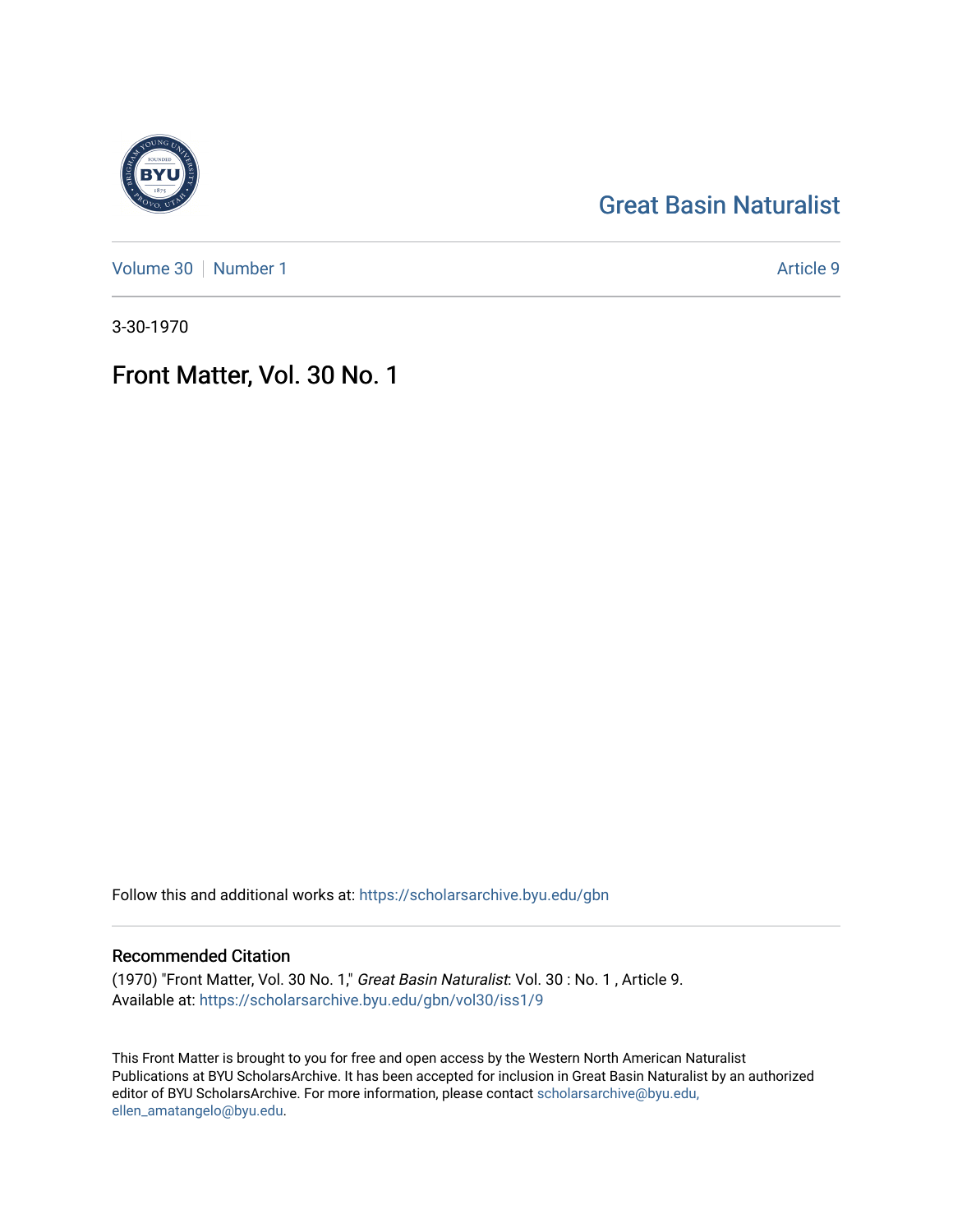

**The** 

# Great Basin **T&LIGGUTGI**



Published by Brigham Young UNrvERsiry